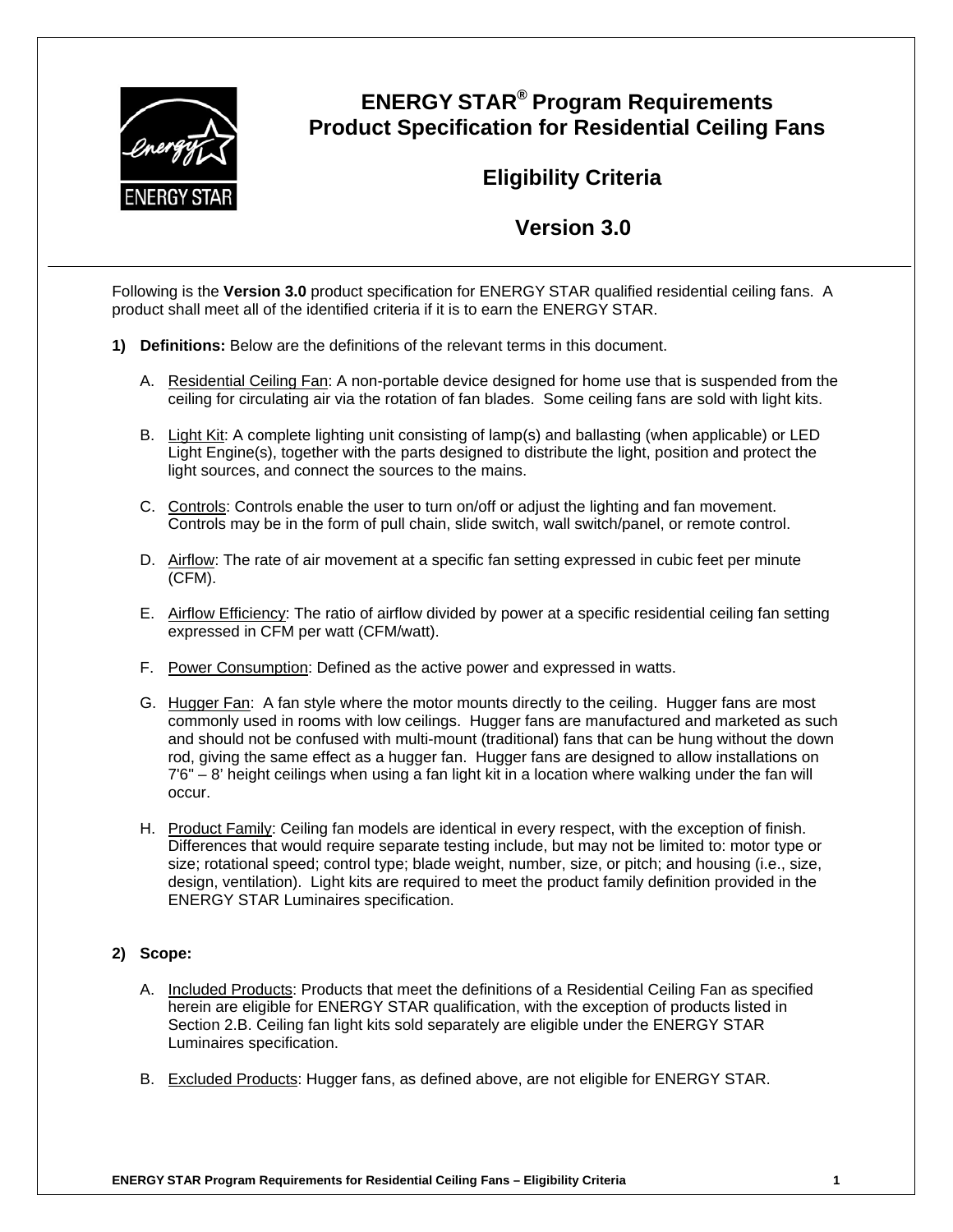#### **3) Qualification Criteria:**

A. Airflow Efficiency Requirements:

| <b>Table 1: Air Flow Efficiency Requirements</b> |                        |                                                 |
|--------------------------------------------------|------------------------|-------------------------------------------------|
| <b>Fan Speed</b>                                 | <b>Minimum Airflow</b> | <b>Minimum Efficiency</b><br><b>Requirement</b> |
| Low                                              | 1,250 CFM              | 155 CFM/watt                                    |
| Medium                                           | 3,000 CFM              | 100 CFM/watt                                    |
| High                                             | 5,000 CFM              | 75 CFM/watt                                     |

- a. Qualifying products shall meet or exceed the minimum requirements presented in Table 1, above, when operating in a downward-blowing direction.
- b. Efficiency shall be measured on each of three fan speeds (i.e., low, medium, high). For those ceiling fan models that offer more than three speeds manufacturer may choose the three individual speed settings (representative of low, medium, and high) that should be used to comply with the performance levels set forth in Table 1, above.
- B. Lighting Requirements: To qualify for ENERGY STAR, all light kits shipped with ceiling fans shall meet the requirements found in the *ENERGY STAR Program Requirements, Product Specification for Luminaires – Eligibility Criteria* in effect at the time of qualification. Nondirectional light kits (e.g. with a single bowl-shaped glass) are subject to non-directional performance requirements in the Luminaires specification, and directional light kits (e.g. with user-adjustable heads creating a distinct beam) are subject to directional performance requirements. Further guidance is provided at the beginning of the Luminaires specification. Ballast or driver case temperature testing shall be conducted with the ceiling fan turned off.

Qualifying residential ceiling fans sold without light kits shall provide information on product packaging or with product instructions regarding ENERGY STAR qualifying light kits that may be used with that particular residential ceiling fan.

C. Controls: Qualifying products shall permit convenient consumer adjustment of fan speed. This may be accomplished by means of one or more wall-mounted switch(es), a remote control, or readily accessible pull chains. For purposes of this specification, "readily accessible" shall be defined as a length sufficient to reach a height of no more than 80 inches (203 cm) above the floor when the residential ceiling fan is mounted according to the residential ceiling fan's installation instructions. For those residential ceiling fans that can accommodate light kits, the lights and the fans shall be able to be controlled separately, allowing users to switch off lights during fan operation or operate the lights without using the residential ceiling fan.

Qualifying products shall also provide for consumer adjustment of airflow direction (upward or downward) by one of the following means:

- A vertically or horizontally mounted slide switch on the motor housing. For vertically mounted switches, the downward position shall correspond to downward airflow. For horizontally mounted switches, airflow direction shall be clearly identified on the switch housing or within the product literature.
- A wall-mounted switch
- A remote control
- A readily accessible pull chain
- D. Minimum Warranty: Qualifying products shall provide a warranty of at least 30 years for the motor and at least one year for all other components of qualifying residential ceiling fans. Light kit warranty requirements are provided in the ENERGY STAR Luminaires specification.